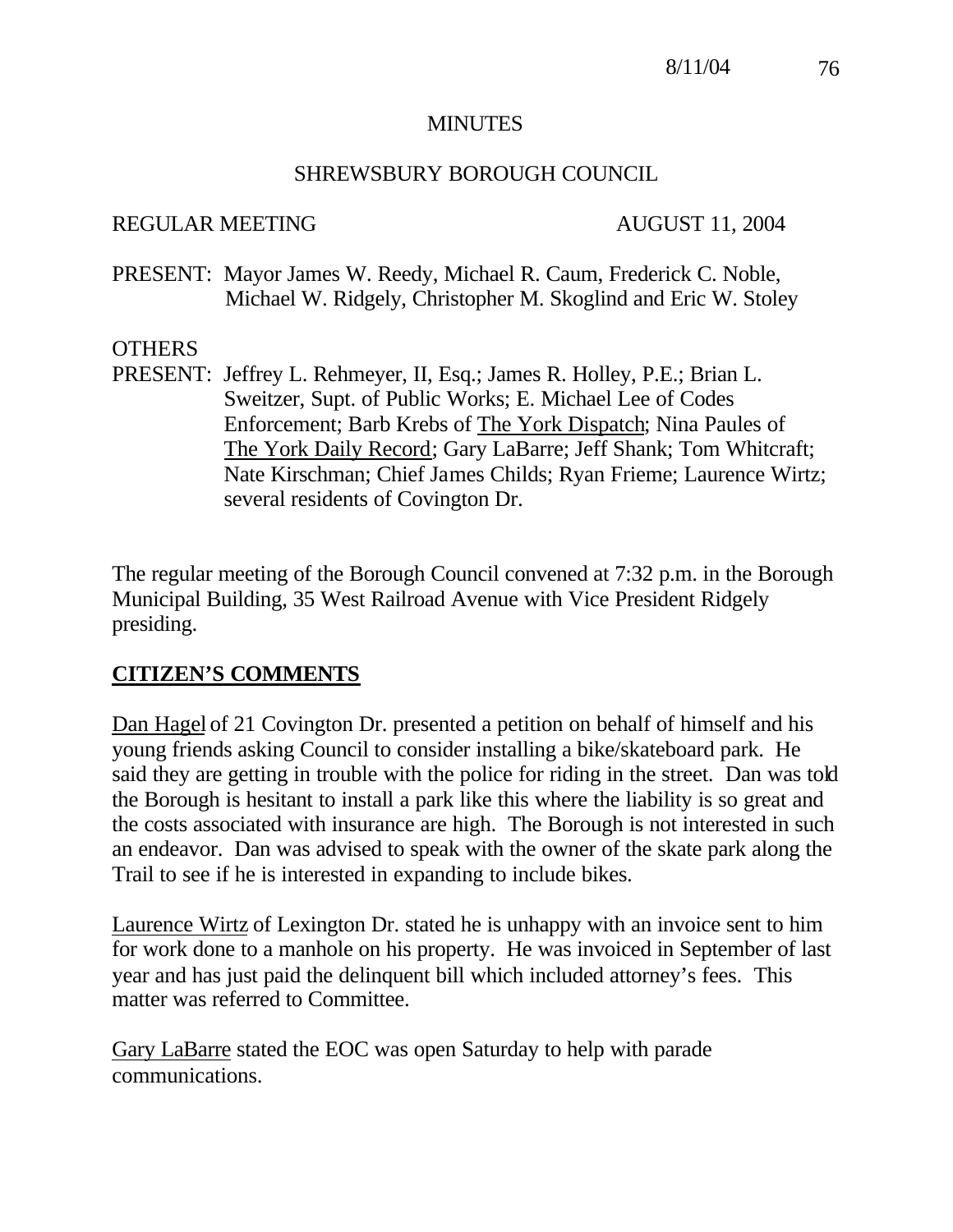Nate Kirschman, EMA and Shrewsbury Volunteer Fire Company, prepared a report on subscriber radio replacement for the new 911 upgrade. The cost to replace the fire company's radios is \$131,350.00 not including the pagers, which will be paid from firemen's relief and/or grant monies. Chief Childs said to replace the police department's radios will cost around \$43,000.00. Nate will address the cost of the EOC and Borough radios. These monies will be budgeted over the next three years.

Fred Noble spoke on behalf of himself and the residents of Covington Dr. in attendance about the speeding and the volume of traffic since the development of the Shrewsbury Commons, Shrewsbury Square and surrounding area. Letters were sent to Rep. Miller and Sen. Waugh asking for their support of bills to allow local police departments to be able to use RADAR. A response was received from Sen. Waugh that a bill is in Senate now. Rep. Miller said one bill is in committee now. To be able to use ESP and VASCAR, the police department needs two cars and two officers. The York County Boroughs Association and PSAB sponsor a resolution every year to support the local use of RADAR. A traffic study was requested for two(2) three-way stop intersections which was denied by the County. F. Noble stated he counted 227 vehicles last Thursday between 5:30 p.m. and 6:30 p.m. on Covington Dr.

A resident requested speed bumps again and he was told that under PA law, municipalities are immune from certain liabilities and speed bumps is not one of them. The Borough could be sued if someone trips or has an accident or sustains damages to their vehicle. Snow removal would be difficult and time consuming and other residents could request bumps for their streets.

Chief Childs stated he believes the one-way out of Crosswind Dr. would help with the volume of traffic. The County did approve a do not enter sign at Crosswind Dr. at Tolna Rd. They are still working on the study for a traffic signal at Tolna Rd. and Main St.

F. Noble moved that two speed bumps be installed on Covington Dr. The motion died and was later withdrawn.

C. Skoglind stated that at the last meeting, he and his committee were charged with asking for three studies from the York County Planning Commission. A response was received for two of the requests, but not for the traffic light study. The residents have not given the Committee a chance to look at the situation as a whole and weigh all of the possible solutions to come up with the best comprehensive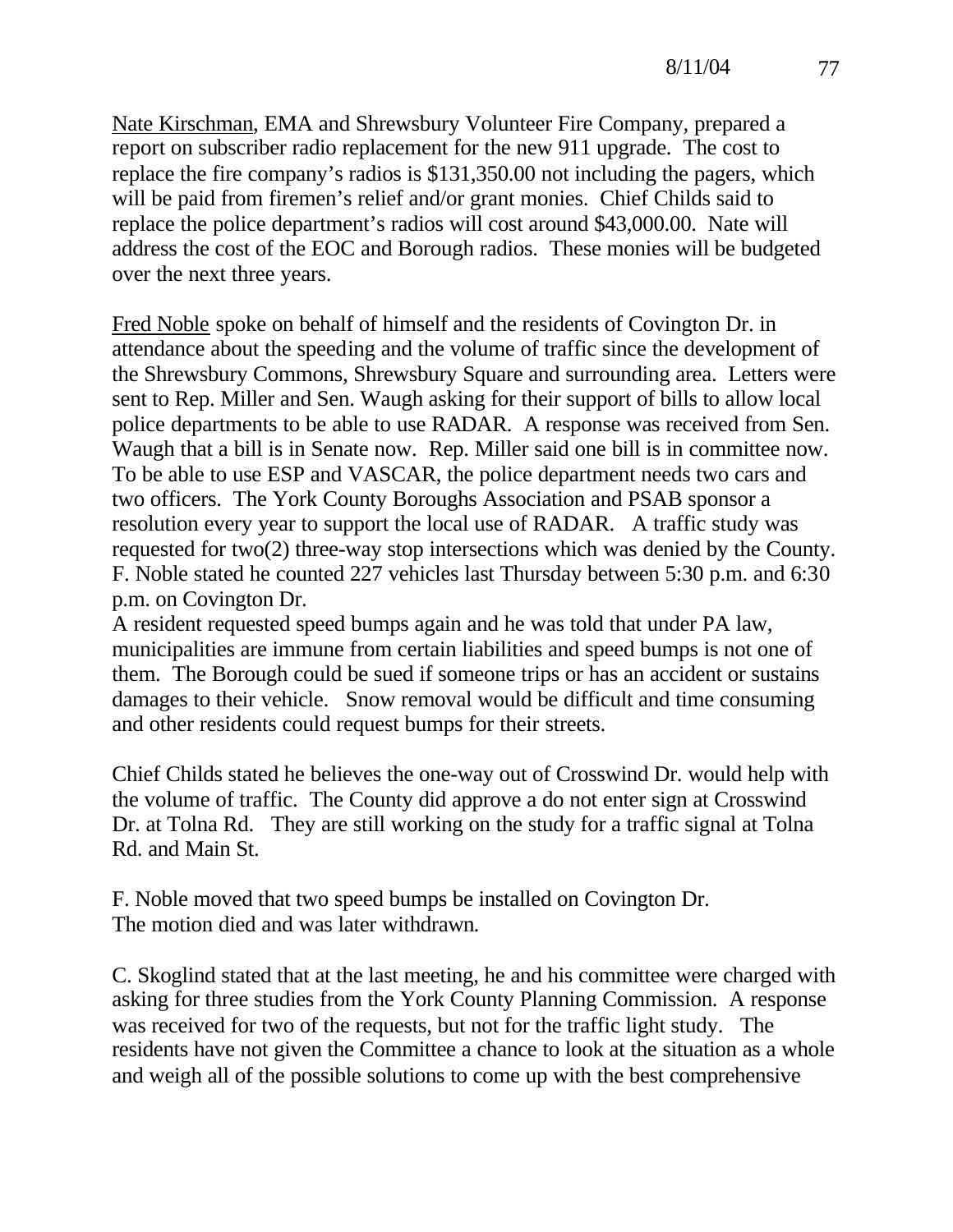solution. A meeting was held at the location without the knowledge of the Committee.

Resident Mike Hare and another resident were nominated to serve as the citizen representatives to work with the Committee.

The Secretary was directed to ask County Engineer Donald Bubb when the study for the traffic signal would be finished.

E. Stoley moved that a letter be written to the York County Planning Commission and the York County Commissioners to express dissatisfaction that we cannot use stop signs as a means to control traffic volume as well as speed and to consider granting approval to use stop signs for speed control. F. Noble seconded. The motion carried with all in favor.

E. Stoley moved that we get feedback from the community and to ask Shrewsbury Township about making Crosswind Dr. one way at Tolna Rd.

C. Skoglind stated he attended the Township meeting last week and they are in agreement with making Crosswind Dr. one way for that short section. They will be sending a letter of support and they are also going to write a letter to the State Police to encourage them to monitor speed on residential streets.

The Secretary was asked to write a letter to Lt. Butler of the State Police asking him to attend our next meeting.

# **APPROVAL OF MINUTES**

M. Caum moved to approve the minutes of the July 14 meeting. E. Stoley seconded. The motion carried with all in favor.

## **APPROVAL OF EXPENDITURES AND REPORT OF ACCOUNTS**

C. Skoglind moved to approve the expenditures and report of accounts for May and June, 2004.

E. Stoley seconded. The motion carried with all in favor.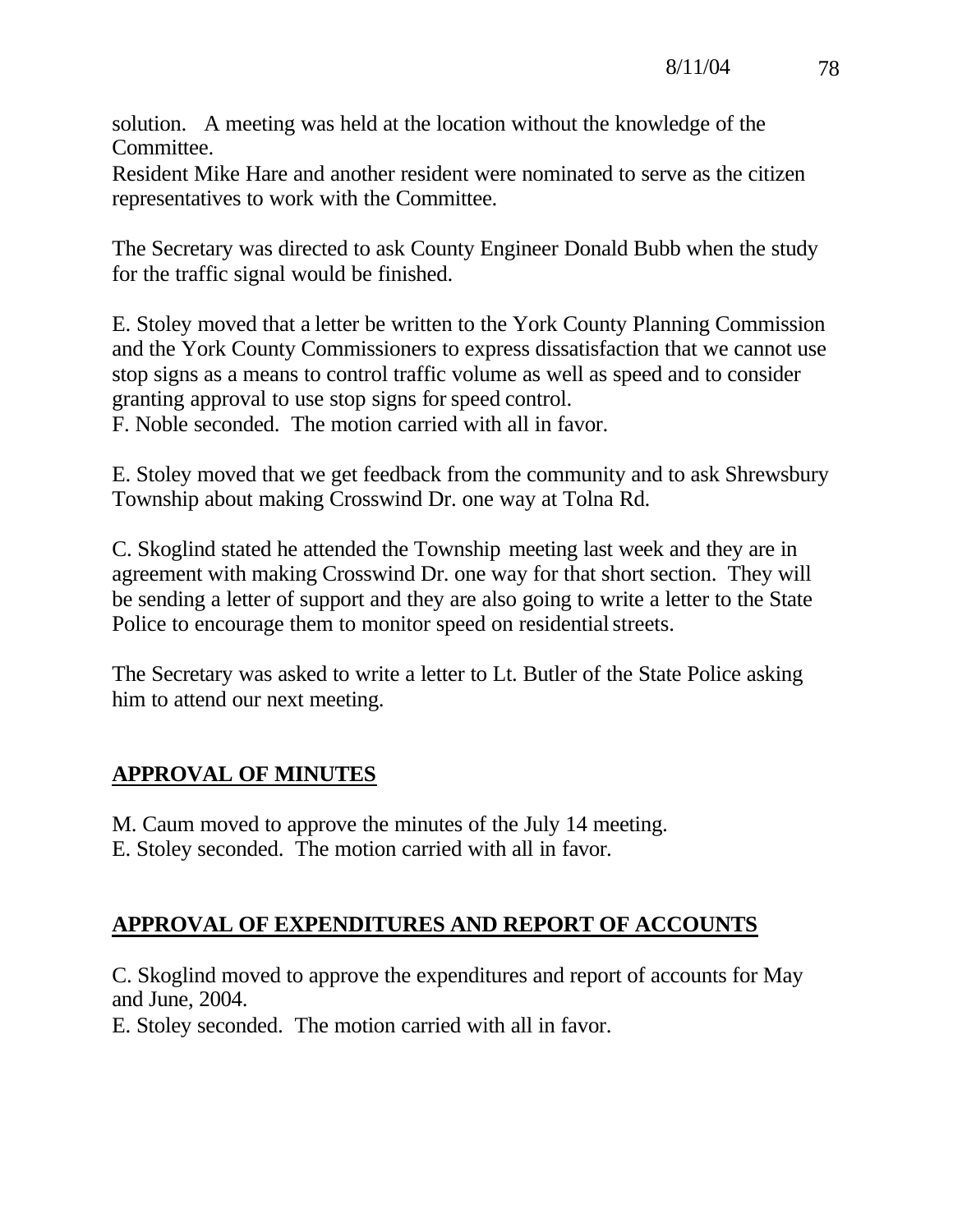# **BILLS**

The bill list was presented for July. General account: check numbers 6239 thru 6292 totaling \$141,175.02; water account: check numbers 3024 thru 3043 totaling \$9,157.75; sewer account: check numbers 2565 thru 2582 totaling \$155,479.71. Total disbursements for the month were \$305,812.48.

F. Noble moved to approve the bill list for July.

E. Stoley seconded. The motion carried with all in favor.

# **SUBDIVISION AND LAND DEVELOPMENT BUSINESS**

Deer Creek Development Bond Reduction

Eng. Holley concurs the bond may be reduced by an amount of \$8,000.00 leaving a balance of \$51,640.00.

M. Caum moved to approve the reduction in the bond by an amount of \$8,000.00 leaving a balance of \$51,640.00.

E. Stoley seconded. The motion carried with all in favor.

# Valley View Grove Letter of Credit Reduction

Eng. Holley concurs the letter of credit may be reduced by an amount of \$66,872.00 leaving a balance of \$177,549.85.

E. Stoley moved to approve the reduction in the letter of credit by an amount of \$66,872.00 leaving a balance of \$177,549.85. F. Noble seconded. The motion carried with all in favor.

## Southern York Turf and Tractor Final Land Development Plan #2004-2

The work will be done in three phases as shown on the plan. There was discussion about a buffer being required on the southern part of the property. York County Planning Commission felt the private driveway served as a buffer. E. Stoley felt a note should be added to the plan stating no outdoor storage would take place in front of the building. Outdoor storage is shown on the plan as being behind the setback line.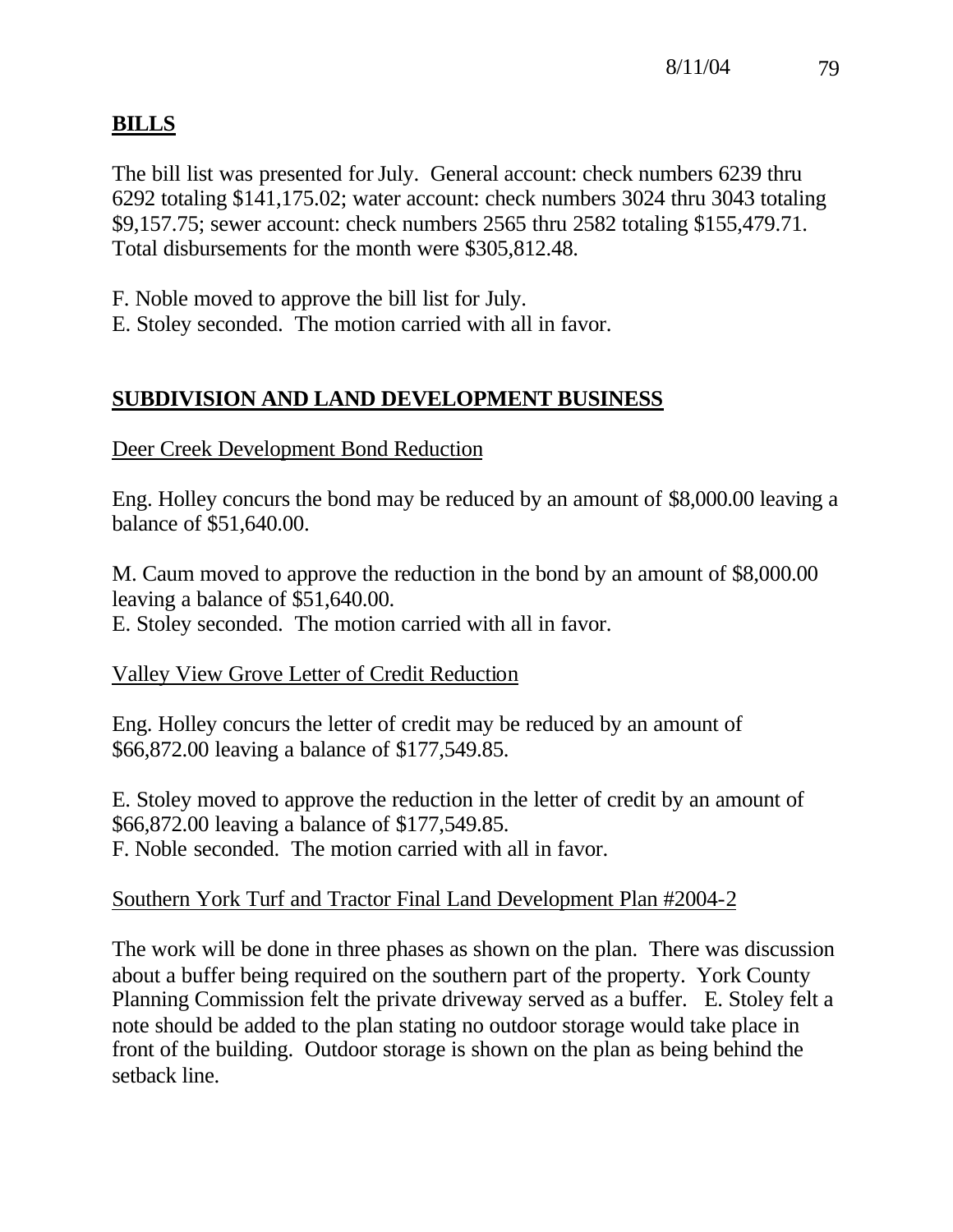C. Skoglind moved to approve the plan as presented pending approval of the Soil and Erosion plan and DEP approval. M. Caum seconded. Roll call vote:

| Caum     | yes, in favor |
|----------|---------------|
| Noble    | yes, in favor |
| Ridgely  | yes, in favor |
| Skoglind | yes, in favor |
| Stoley   | no, opposed   |

## **REPORTS**

### Codes Enforcement – Mike Lee

### Sign at Tire Store, N. Main St.

The sign will be turned off between 9:00 p.m. and 7:00 a.m. which is the best we can expect since a permit was issued.

### Deer Creek Dev. Mowing

Mike is working with the property owner to get the weeds cut in the buffer zone and in the development. He now has a copy of the Buffer Agreement that states the owner of the shopping center has to maintain the buffer zone behind Cardinal Dr.

### Wash-out behind 200 Cardinal Dr.

Mike is working with Kinsley about a wash-out on the bank behind Fred Noll at 200 Cardinal Dr. Part of Fred's yard was planted with crown vetch instead of grass.

### Market Square Dumpster

Penn Waste emptied a dumpster this past Monday between 5:30 and 5:45 a.m.

Painting at  $9 - 13$  S. Main St.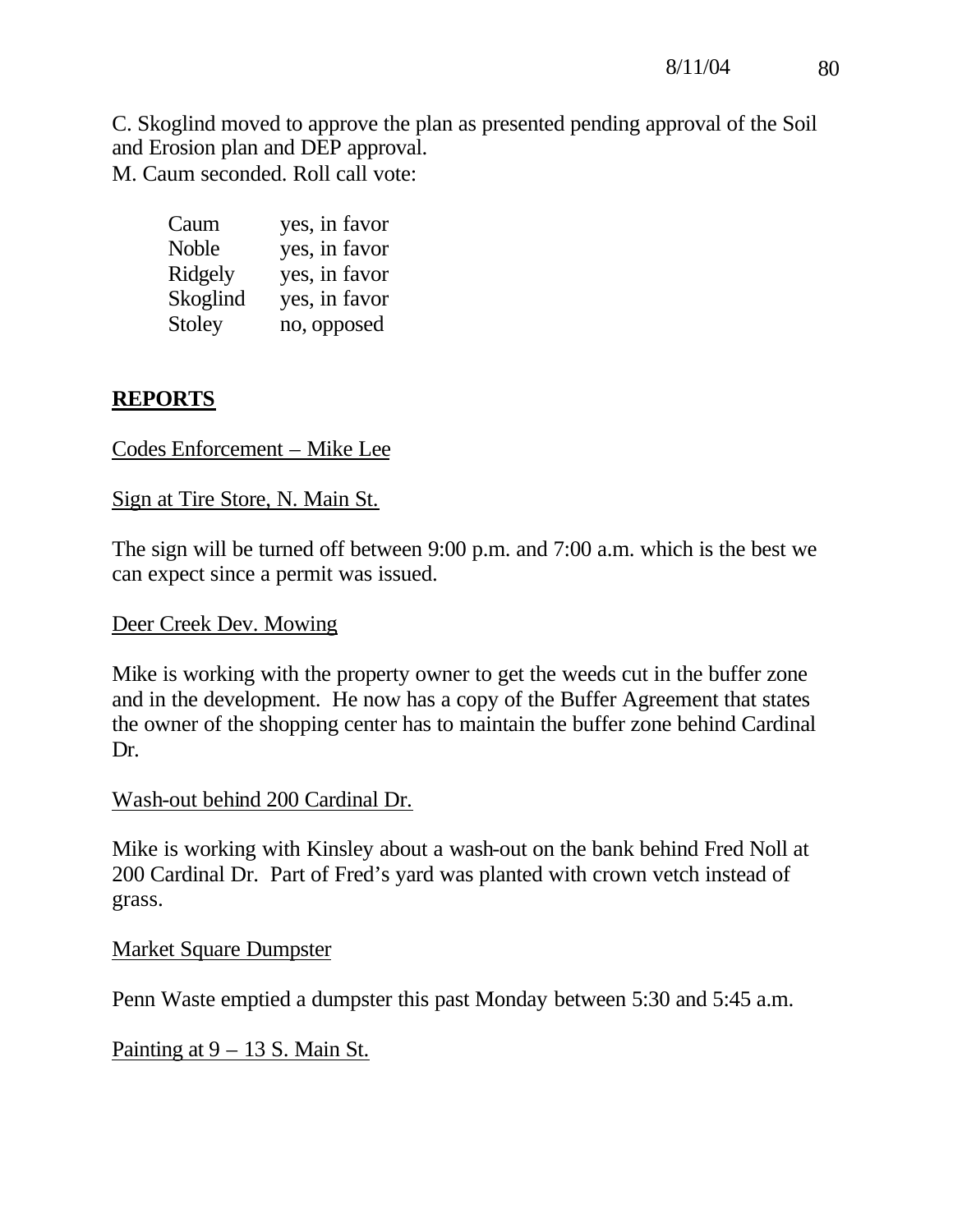A business asked permission to block the turn lane in order to have the front of the building painted. They will have to get a special permit from PennDOT.

## Chik-fil-A Grand Opening

The grand opening plans for the new restaurant may need to be altered.

## Executive Session

An executive session was called at 9:40 p.m. to discuss possible zoning litigation. The meeting was reconvened at 9:58 p.m.

## 14 Onion Blvd.

F. Noble moved that an enforcement notice be sent to the property owner in accordance with the paperwork submitted by Sol. Rehmeyer. E. Stoley seconded. The motion carried with all in favor.

# **OTHER REPORTS**

# **Water & Sewer**

## Forest Lakes Pump station

The Forest Lakes pump station will be able to handle the additional development planned for the area and in the next two weeks, the new and bigger impellers will be installed to increase the output as a short term solution to the past overflows. All homes in the Forest Lakes and Strawberry Fields areas will be checked for illegal connections such as down spouts and sump pumps. There are also 11 leaks that need to be repaired. A notice will be placed in the newsletter and a letter will be sent to Township sewer customers. Illegal connections are covered in Ordinance 1973-9.

## EPA Award Wellhead Protection

The Borough will receive an award from EPA for the wellhead protection plan at the next Council meeting.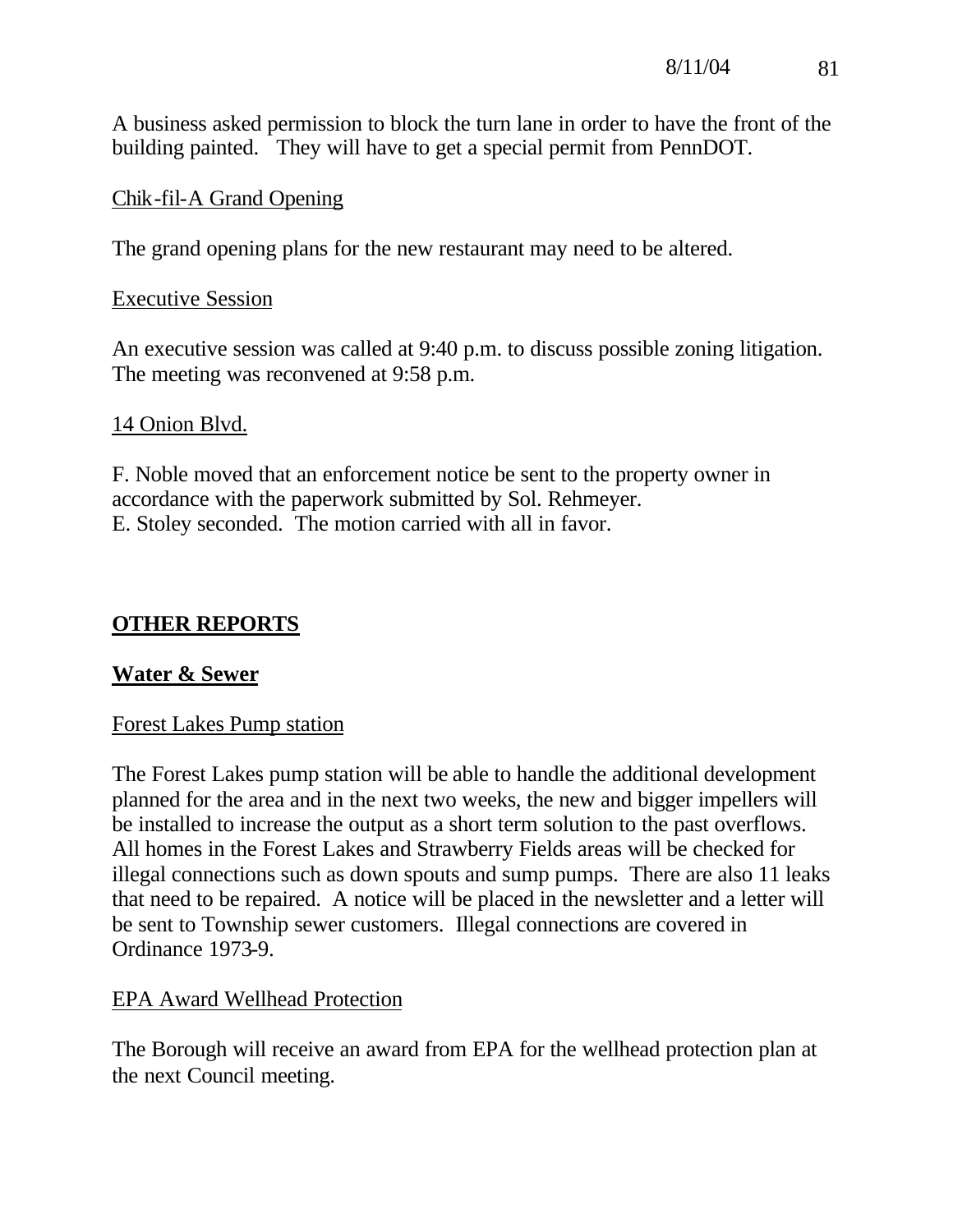## Wellhead Protection Meeting

The next meeting will be Wednesday, August 25 at 7:30 p.m.

## **Public Roads & Lighting** – Christopher M. Skoglind

### Storm Sewer

The two storm sewer jobs scheduled for this year may have to be postponed. The quotes obtained are too high and the storm sewer work on Highland Dr. may be postponed until bidding is more realistic.

## **Public Lands, Buildings and Finance** – Frederick C. Noble

## New Public Works Garage

The major holdup of bidding the garage is the right of way agreement for the access road through Christ Lutheran Church's Cemetery to the building, salt bin and reservoirs cannot be located. There may need to be a right of way agreement drawn with compensation paid to the Church. The Borough will maintain the roadway.

### New Computers

M. Ridgely suggested the Borough retain Velda Nichol as the consultant to help with the purchase of the new computers.

## Lease for Former Library Building

The draft lease was sent to Pen-Mar. It looks like they will be subject to ADA requirements. E. Stoley will supply the information relating to insurance and clarification needs to be made that the tenant takes care of snow removal and grass cutting.

# **ENGINEER'S REPORT**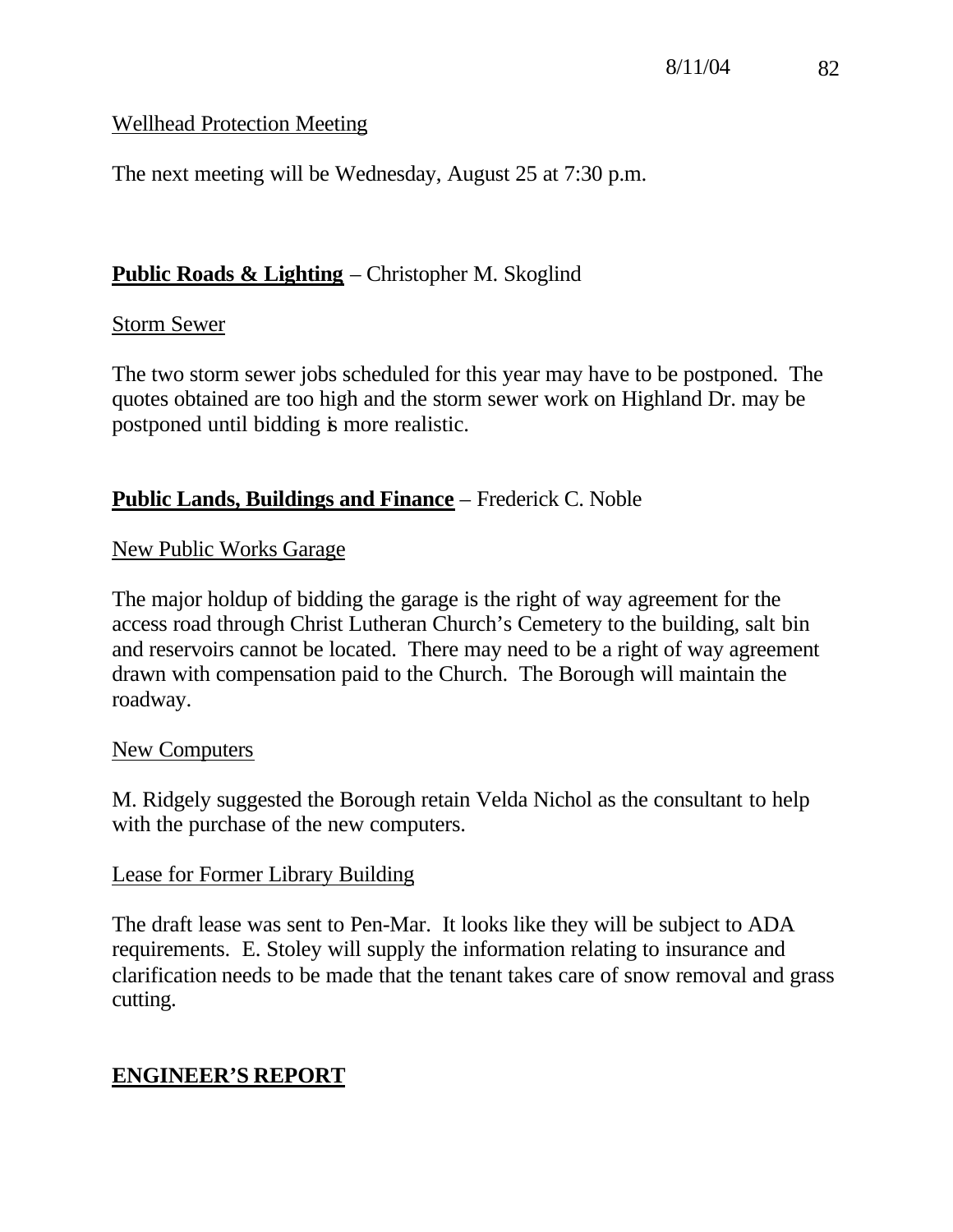Covington Ridge Grading Problems

Eng. Holley stated there are grading problems in this development and Jim asked that Council authorize Codes Enforcement to have the developer correct the problems.

Codes Enforcement is authorized to work to get the problems corrected.

# **SOLICITOR'S REPORT**

### Marvel/Wallen Zoning Hearing Issue

This matter is still on hold pending the private litigation.

### Loitering and Curfew Ordinances

This matter will most likely be dropped as there is not sufficient reason to change the curfew time.

### Interpretation of Wellhead Ordinance

Sol. Rehmeyer feels the ordinance be amended to clarify the intent of the provisions relating to bulk storage of fuels and sale of fuels.

### Cable Franchise Agreement

Sol. Rehmeyer will invite Brian Berger to the meeting to answer some questions, mainly about the rate structure.

## Burn Ban Ordinance

We need to hear back from the fire company with their comments.

E. Stoley moved that the ordinance be approved within 60 days. F. Noble seconded. The motion carried with all in favor.

Fire Hydrant Ordinance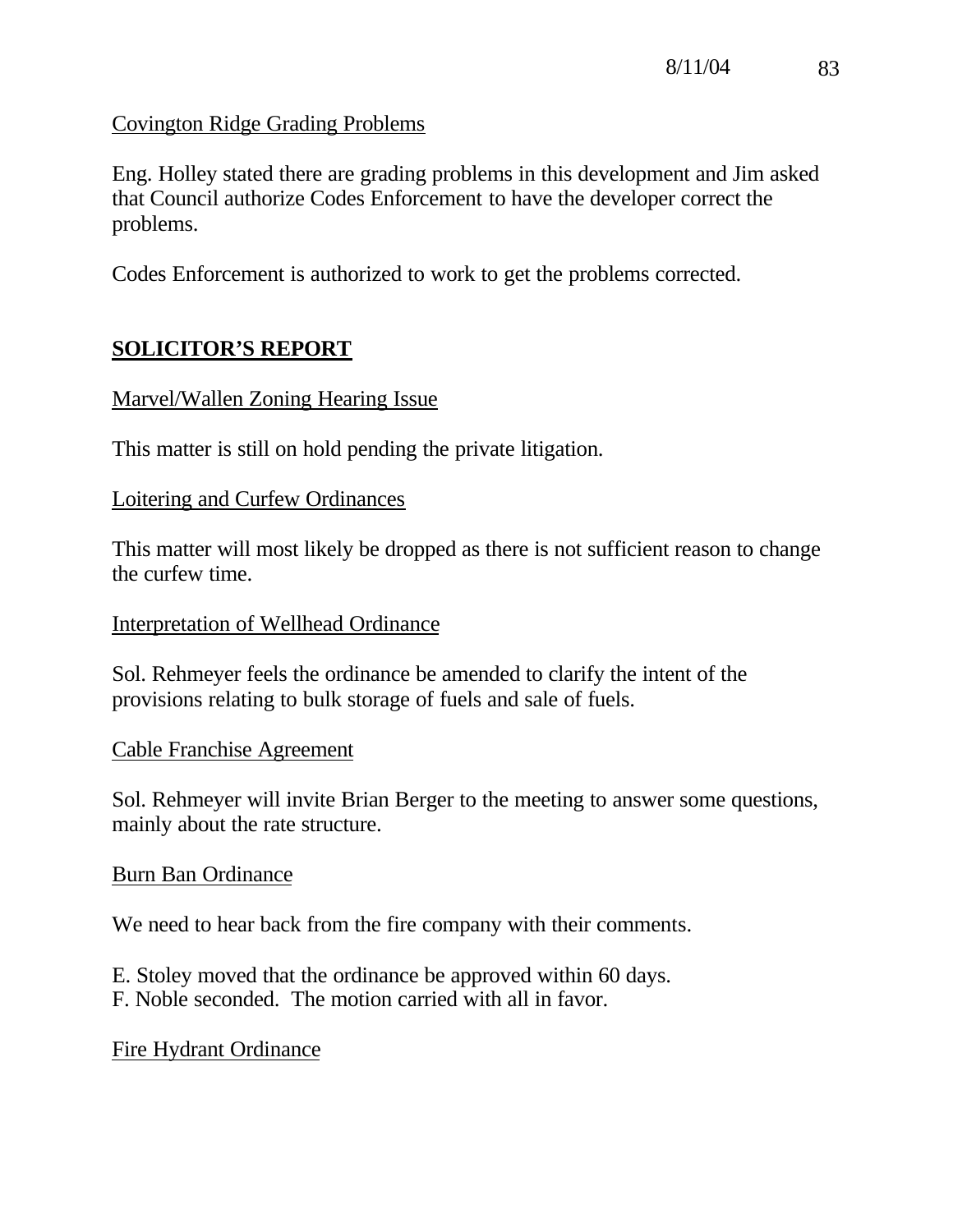E. Stoley moved to authorize Sol. Rehmeyer to advertise the ordinance for adoption.

M. Caum seconded. The motion carried with all in favor. There is no grandfather clause in the ordinance.

### UCC Board of Appeals

This ordinance allows the Borough to participate in the County-wide Board of Appeals.

E. Stoley moved to adopt Ordinance #2004-5. F. Noble seconded. The motion carried with all in favor.

#### As-builts Requirements

Sol. Rehmeyer will see if the ordinance needs to be changed to require as-builts prior to the issuance of occupancy permits or if we can adopt that policy by resolution.

## **Public Safety, Welfare and Personnel** – Frederick C. Noble

### Personnel Meeting

A personnel meeting will be held with Brian in September to discuss the Public Works budget and personnel.

### Part-time Office Help

The Secretary was authorized to advertise.

### Tax Collector Survey

The Secretary was asked to obtain a copy of the survey as compiled that asked for information on amounts paid to tax collectors.

**Secretary's Report** – Cindy L. Bosley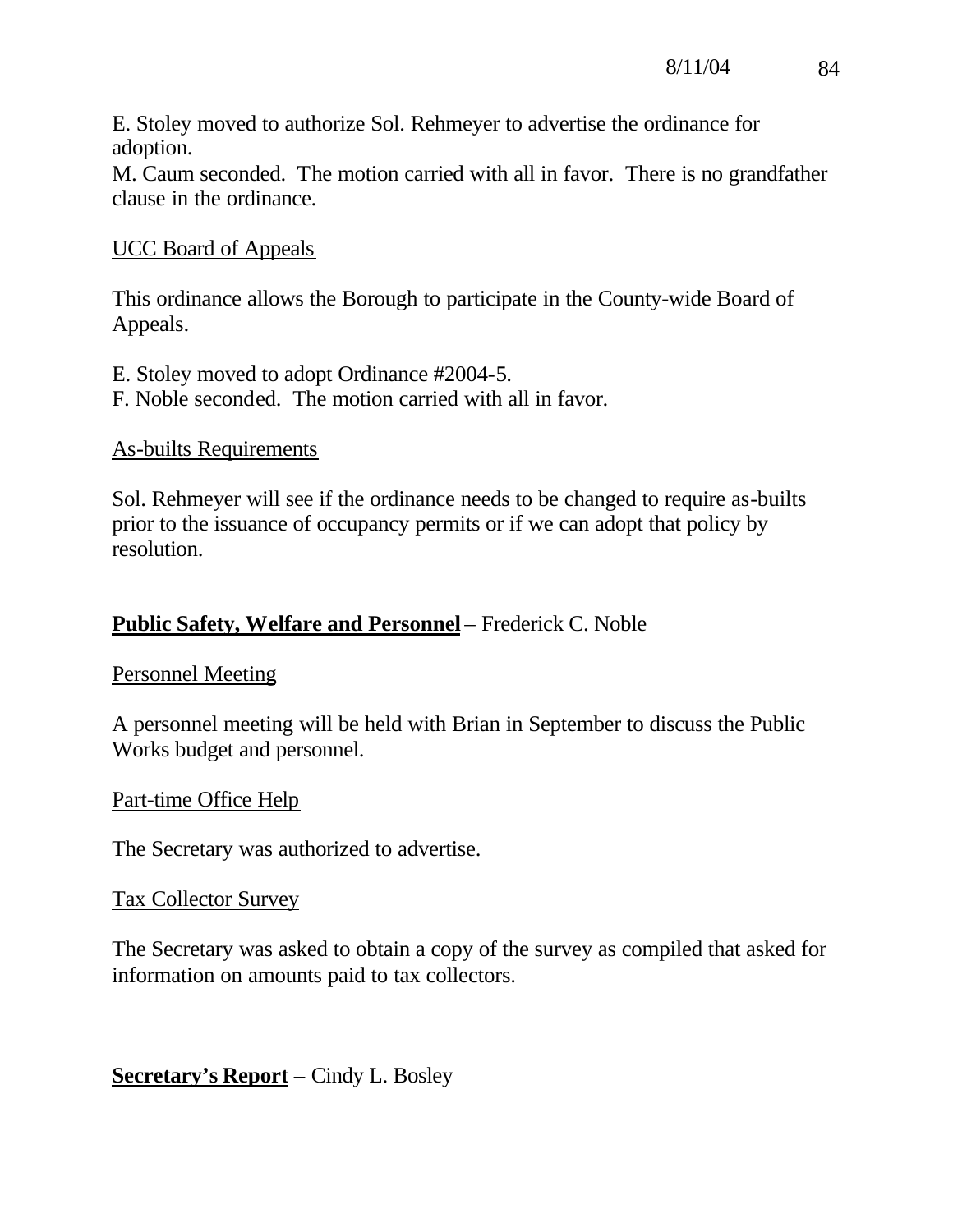## Tree Lighting Ceremony

The tree lighting will be on Sunday, December 5 at 6:00 p.m.

## **York Area Tax Bureau** – Frederick C. Noble

F. Noble stated that with the approval of Act 72 (slot machines), the school districts can now impose a personal property tax. The York Area Tax Bureau is vehemently opposed to this as it will create double record keeping for their office. The director will visit each school superintendent to urge them not to impose the tax.

### Delinquent Taxes

The list of people not on the tax books will be reviewed this month by the Bureau and will be considered delinquent for this year. The Bureau can go back two years to collect back taxes.

## **Recreation Board** – Frederick C. Noble

## **Subdivision, Land Development and Zoning** – Eric W. Stoley

### Amendment to Zoning Ordinance

Zoning Hearing Board Solicitor, Harry McNeal, is suggesting the ordinance be changed to permit multiple purpose buildings in the Commercial zone; clarification is needed.

### **Planning Commission/Regional Planning Commission** – Eric W. Stoley

The regional planning commission met last week and they are looking at controlling runoff problems rather than by using detention ponds.

## **Southern Regional Police Commission** – Mayor James W. Reedy